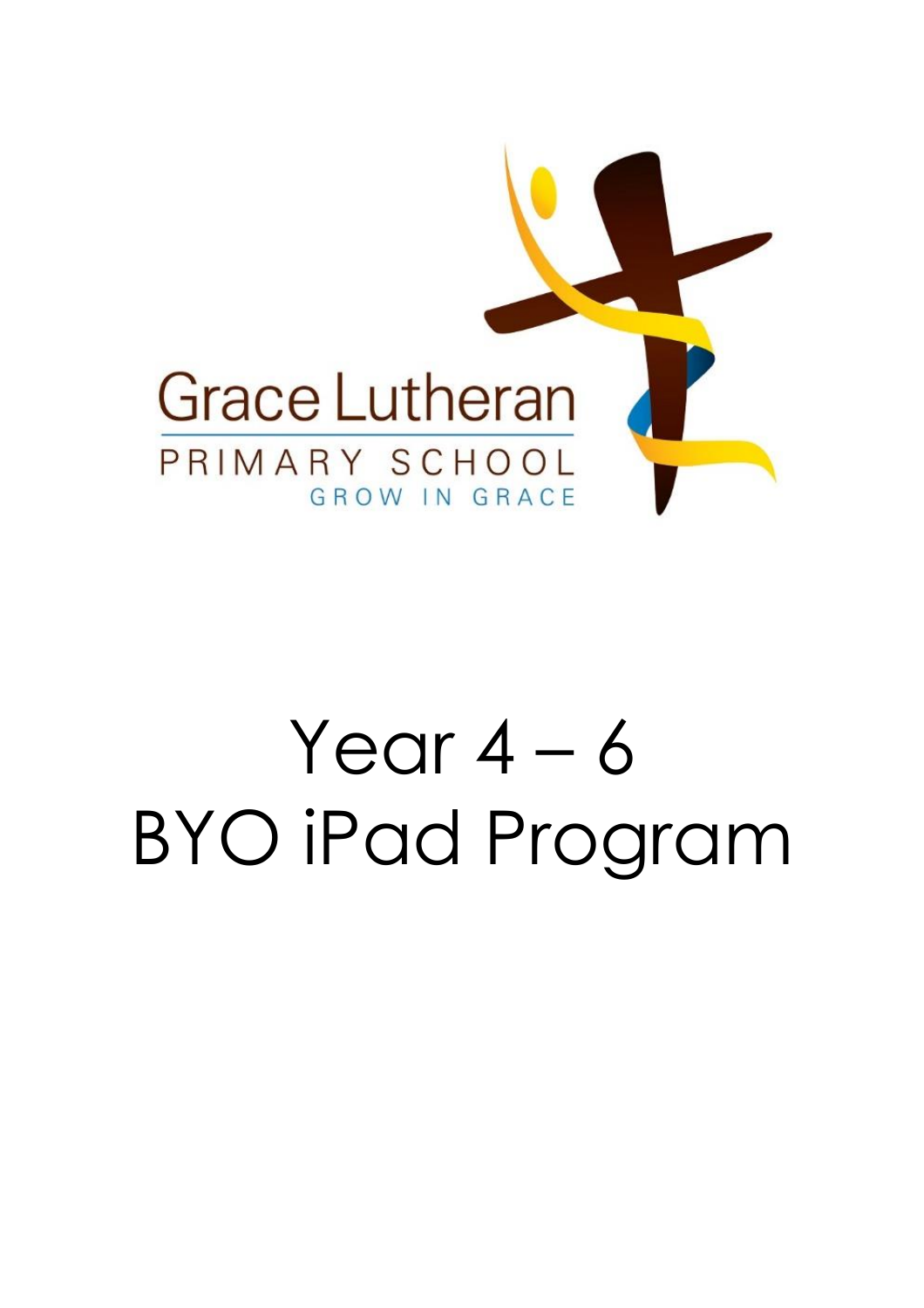## TABLE OF CONTENTS

| Appendix 1: Yr 4 - 6 2019 APP LIST (NB. Apps may vary from those below. List |
|------------------------------------------------------------------------------|
|                                                                              |
| Appendix 1: GLPS eSMART ACCEPTABLE USE GUIDELINES (YRS 4 - 6)13              |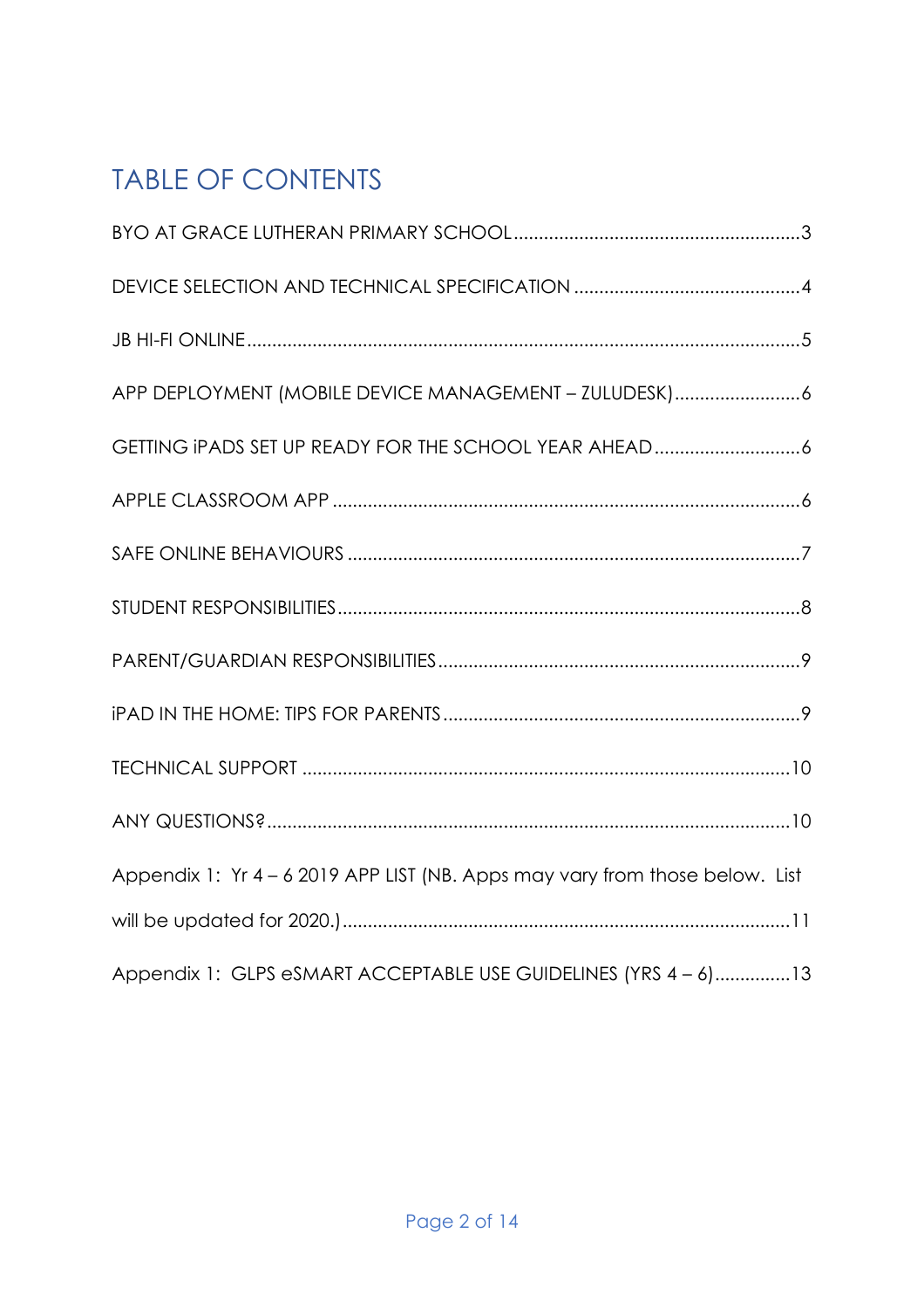## <span id="page-2-0"></span>BYO AT GRACE LUTHERAN PRIMARY SCHOOL

Grace Lutheran Primary School believes in providing a 21st century education for our students. We believe that technology has the potential to be an important enabler of global learning. It is able to facilitate deeper learning and further develop and enhance the ability for students to create, collaborate and curate with peers, teachers and the wider community.

Developing students' digital literacy is more important today than ever before. The very foundation of our Bring Your Own (BYO) iPad Program is built upon a philosophy that builds students capacity and digital literacies. We have a wellestablished curriculum that empowers students to engage in a digital world and develop necessary skills.

The Grace Lutheran Primary School BYO iPad Program allows students from Years 4 to 6 to bring an iPad to school to assist them in their learning. Students will need a keyboard, protective case and headphones to support their digital learning.

Further technical specifications are outlined in this document. Procedures and guidelines specific to the BYO iPad Program are also provided.

This document should be read in conjunction with the Grace Lutheran Primary School eSmart Policy which addresses specific user expectations that are associated with the program.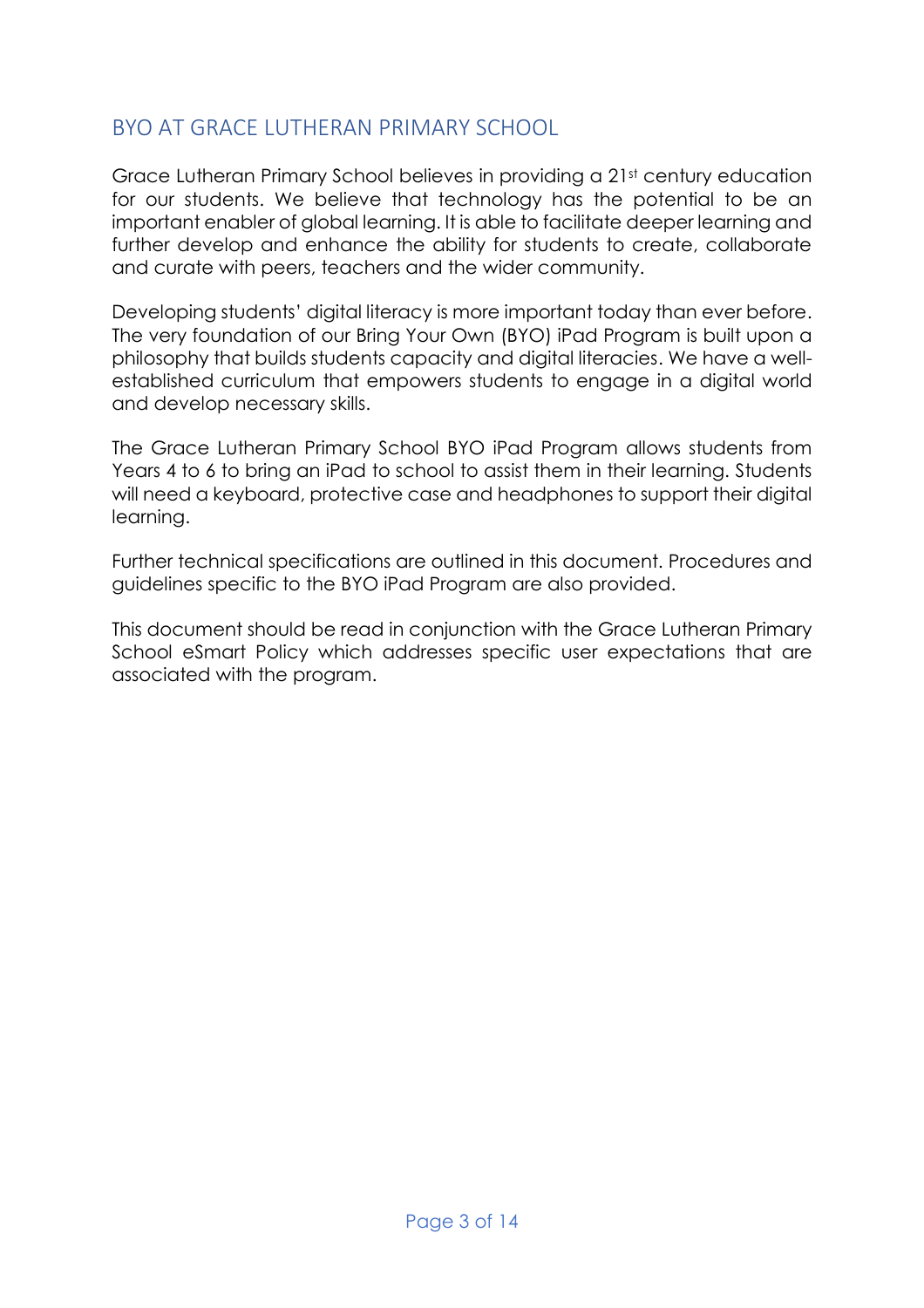## <span id="page-3-0"></span>DEVICE SELECTION AND TECHNICAL SPECIFICATION

Students in Years 4 - 6 require:

- $\overline{M}$  iPad
- $\nabla$  Protective Case
- $\boxtimes$  Keyboard
- $\boxtimes$  Headphones

#### **WE RECOMMEND THE iPAD SHOULD:**

- Be an iPad (6<sup>th</sup> or 7<sup>th</sup> Generation) / iPad Pro (3<sup>rd</sup> Generation) / iPad Air (3<sup>rd</sup> Generation) [NOT an iPad mini]
- Be less than 2 years old
- Always be running up- to date iOS software
- Have accidental damage and theft insurance
- Have a 2-year warranty or greater
- Have iTunes account set up by a parent and students don't know the password
- NOT have credit card attached to iTunes account (we recommend using iTunes gift cards if needed instead). NB. No cost to families will be required for school apps.
- Be clearly named

For a comparison of different iPad versions in order to make an informed choice for you and your child, visit [https://www.apple.com/au/ipad/.](https://www.apple.com/au/ipad/)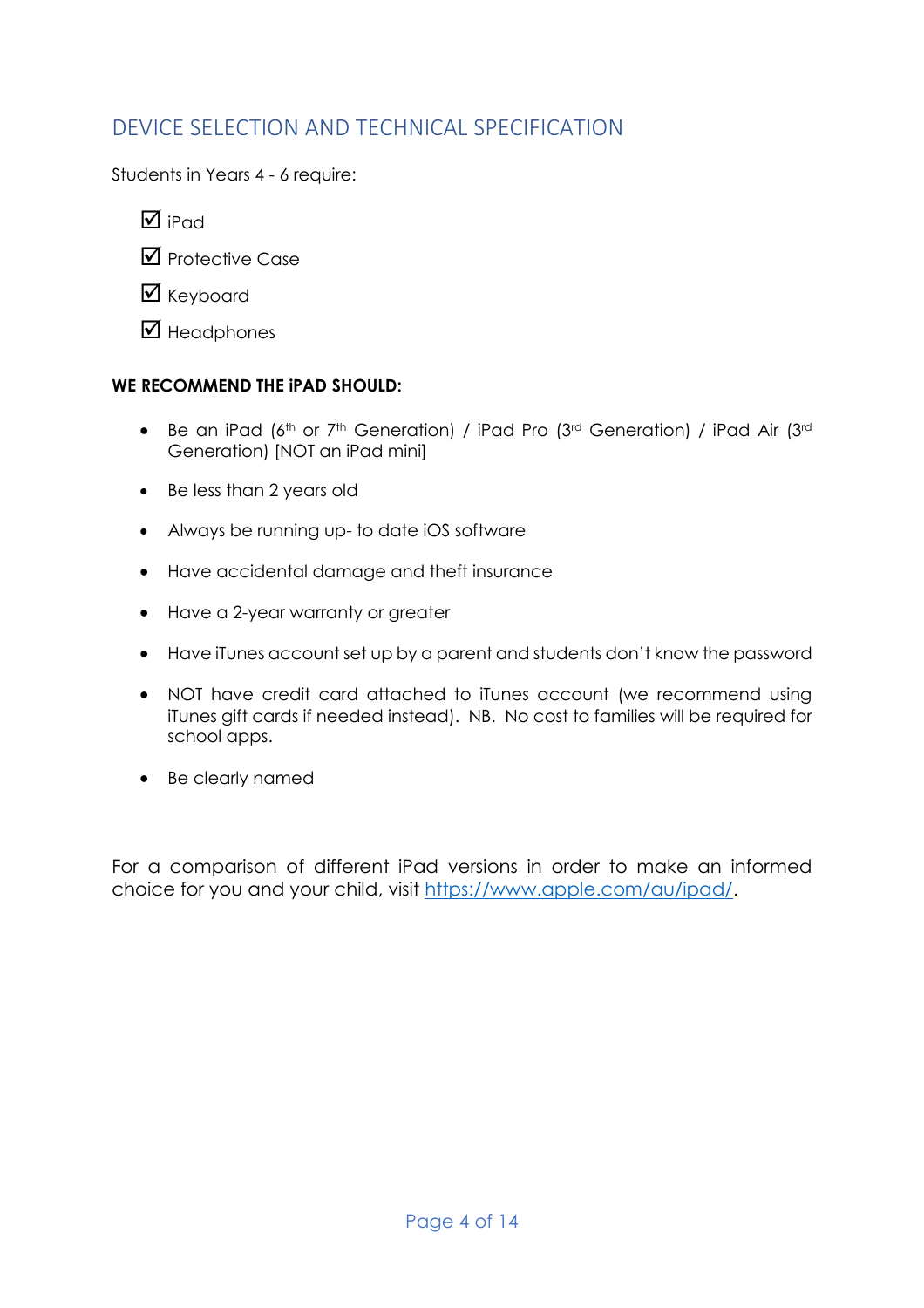#### <span id="page-4-0"></span>JB HI-FI ONLINE

JB Hi-Fi Online BYO provides families with access to a wide range of education-specific devices, accessories and insurance at affordable prices. Products differ from those available in retail stores, as they are education specific and selected for their compatibility for our school's ICT infrastructure and curriculum, as well as meeting the student's needs at home. It is a way to help families and students get the best deal on technology for interactive learning.

As a parent or carer of a student you will have access to:

- A customised dedicated online portal for managing your device purchases
- Education specific product, not available in retail stores
- Products specifically selected and approved for use by your school
- Education specific discounted pricing
- A wide range of accessories to support your device
- Extended warranties and insurance options
- Finance options including interest free finance
- Pickup from your school or at your local JB Hi-Fi store

#### **HOW IT WORKS**

The online portal offers a step-by-step navigation. To pre-order your child's education device simply:

- 1. Go to [www.jbeducation.com.au/BYO](http://www.jbeducation.com.au/byod)
- 2. Enter our school code: **GRACEBYOD2020**
- 3. Once logged in, select a student programme.
- 4. Choose your nominated JB Hi-Fi store for pick up.
- 5. Follow the prompts, enter your details, then choose your products, insurance and any accessories.
- 6. Select a payment method and complete your pre-order.
- 7. If you have any questions, please contact JB Hi-Fi at [www.jbeducation.com.au/BYO](http://www.jbeducation.com.au/byod) or call 1300 730 548.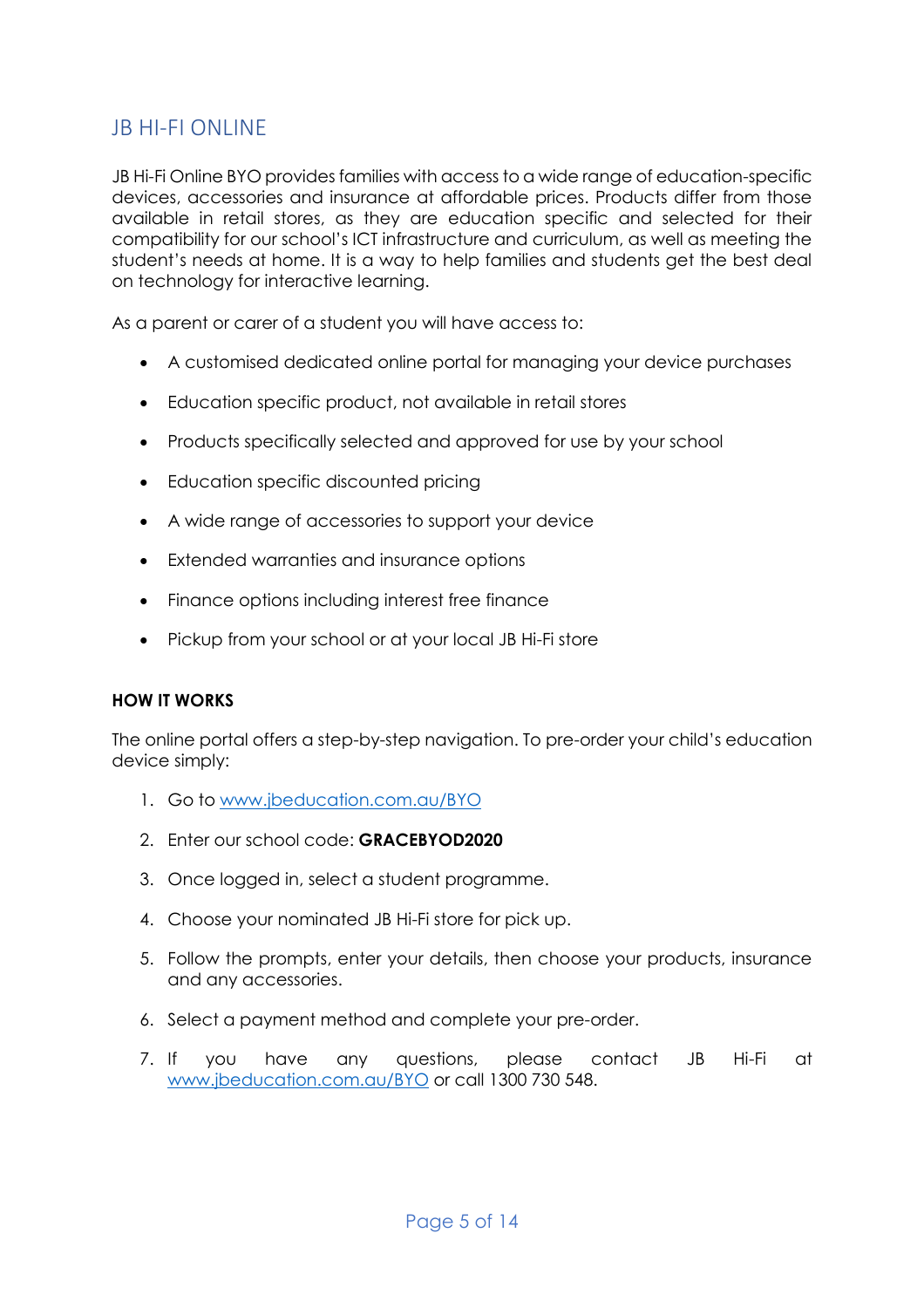## <span id="page-5-0"></span>APP DEPLOYMENT (MOBILE DEVICE MANAGEMENT – ZULUDESK)

To enable Grace Primary to efficiently distribute Apps to BYO iPads, the School uses a Mobile Device Management (MDM) product called Zuludesk. This is administered by IT staff for the sole purpose of deploying all Apps required by each student. This includes both free and paid Apps – this system allows the school to purchase Apps in bulk, distribute them to student iPad at no additional cost to parents, and then remove those apps when they are no longer needed to be used by your child. This software will not make any other changes to your device.

Some parents will be aware the MDM software has many other capabilities other than deploying Apps, however GLPS guarantees that the School will only use this software for the sole purpose of deploying Apps. Parents who do not wish to have the MDM installed should inform the school and then they will be required to install the App list manually (cost of paid apps provided by parents).

We encourage all parents to password protect their child's device to ensure that only software that you approve of is installed.

### <span id="page-5-1"></span>GETTING iPADS SET UP READY FOR THE SCHOOL YEAR AHEAD

During the Meet 'N' Greet at the beginning of the school year, families are asked to bring their child's iPad to school (with iTunes account and iPad already set up).

During this time, IT support staff will connect student iPads to Zuludesk (to start deploying all of the school Apps required) and set up iPads so that students can access school WiFi when onsite.

NB. Parents will be required to stay for this process as they will need to type in their iTunes password (can't drop off iPads and collect them afterwards).

#### <span id="page-5-2"></span>APPLE CLASSROOM APP

Apple's Classroom is an App that is on teacher iPads that allows teachers to manage learning in their classroom. From the teacher's iPad, a teacher can launch a school provided app (open an app that they will need), launch directly to a website (opens website for students rather than typing in a URL etc), share documents between teacher and students, and share student work onto the TV/data projector in classrooms using Apple TV. Teachers can see which apps students are working in, mute student devices and when the session ends, teachers can see a summary of their student's activities.

Student iPads connect to the teacher's iPad via Bluetooth. The connection will only work when students are within close proximity to their teacher's iPad.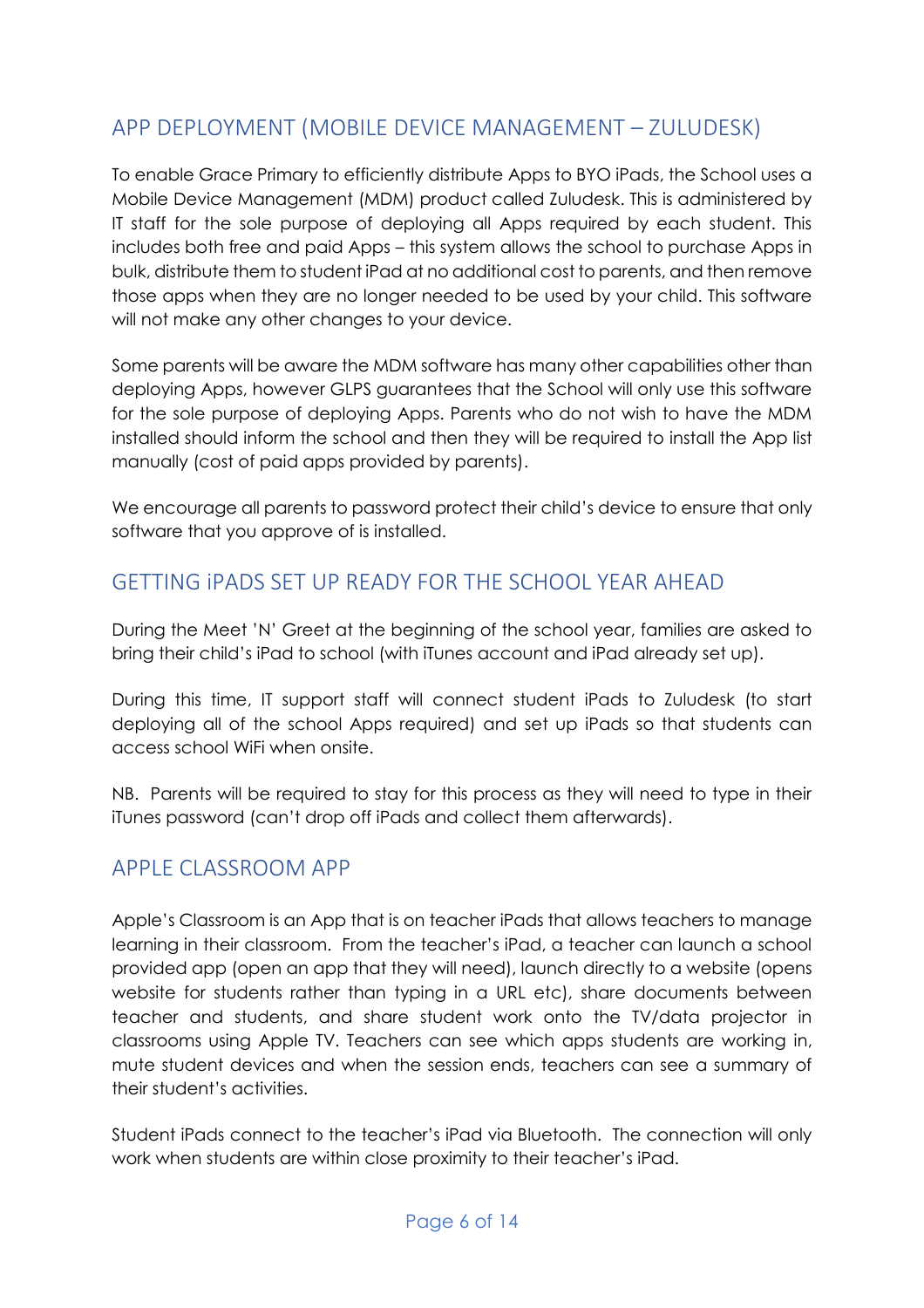### <span id="page-6-0"></span>SAFE ONLINE BEHAVIOURS

Grace Lutheran Primary School believes in working in partnership with parents to promote the safe online behaviour of students. It is essential for us to develop globally connected students who have a positive digital footprint and positive digital image. It is important in the 21st century that students are able to work and socialise effectively in online environments.

As a part of the school digital literacies program we encourage students to follow the THINK process when in online environments that is:

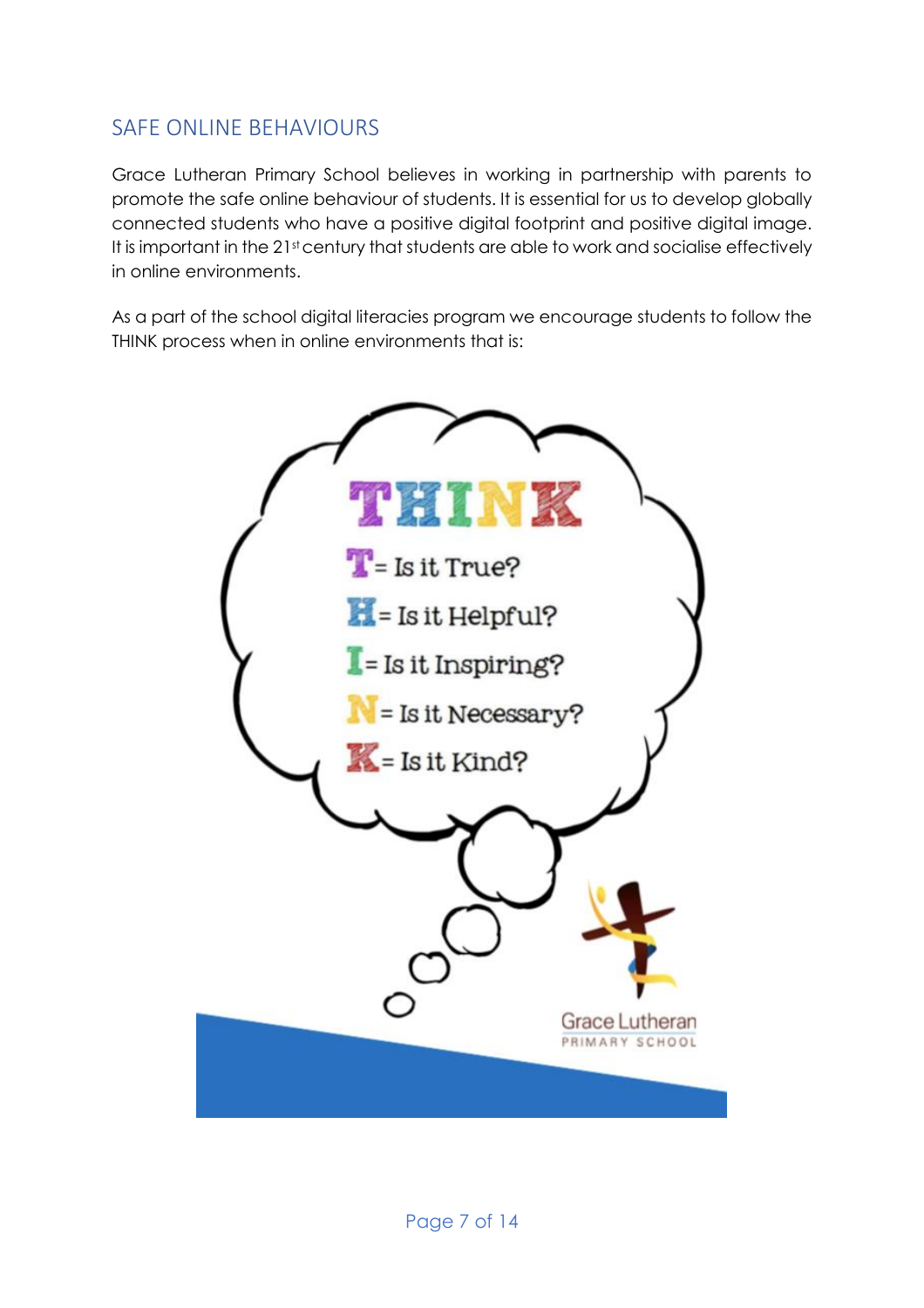## <span id="page-7-0"></span>STUDENT RESPONSIBILITIES

It is the expectation of the school that students:

- Bring their device fully-charged and ready to use every day.
- Be comfortable and confident in the operation and use of the device.
- Take responsibility for care of the device. E.g. keeping it in its case/protective sleeve throughout the day to avoid physical damage, not leaving the device unattended. The school does not accept responsibility for theft or loss of the device.
- Respond to teacher direction regarding use of their device.
- Manage their time, use and battery life of their laptop so that at school it can be used productively for educational purposes.
- Use the device responsibly, appropriately and respectfully.
- Keep passwords private and protecting their device so it requires a login when not in use.
- Using school Wi-Fi only, not 3G or 4G.
- Seek permission before photographing or videoing another person. Images and videos are not to be shared online without the permission from the teacher in charge.
- At all times be mindful of both their own digital reputation and that of the school.
- Ensure that software and apps are regularly updated to ensure the device is an effective tool for learning.
- Back up important work and files regularly (this can include the use of Cloud storage).

Consequences of misuse or failure to fulfil these obligations will be applied and dealt with as a behavioural issue. This may include withdrawal or restriction of BYO privileges.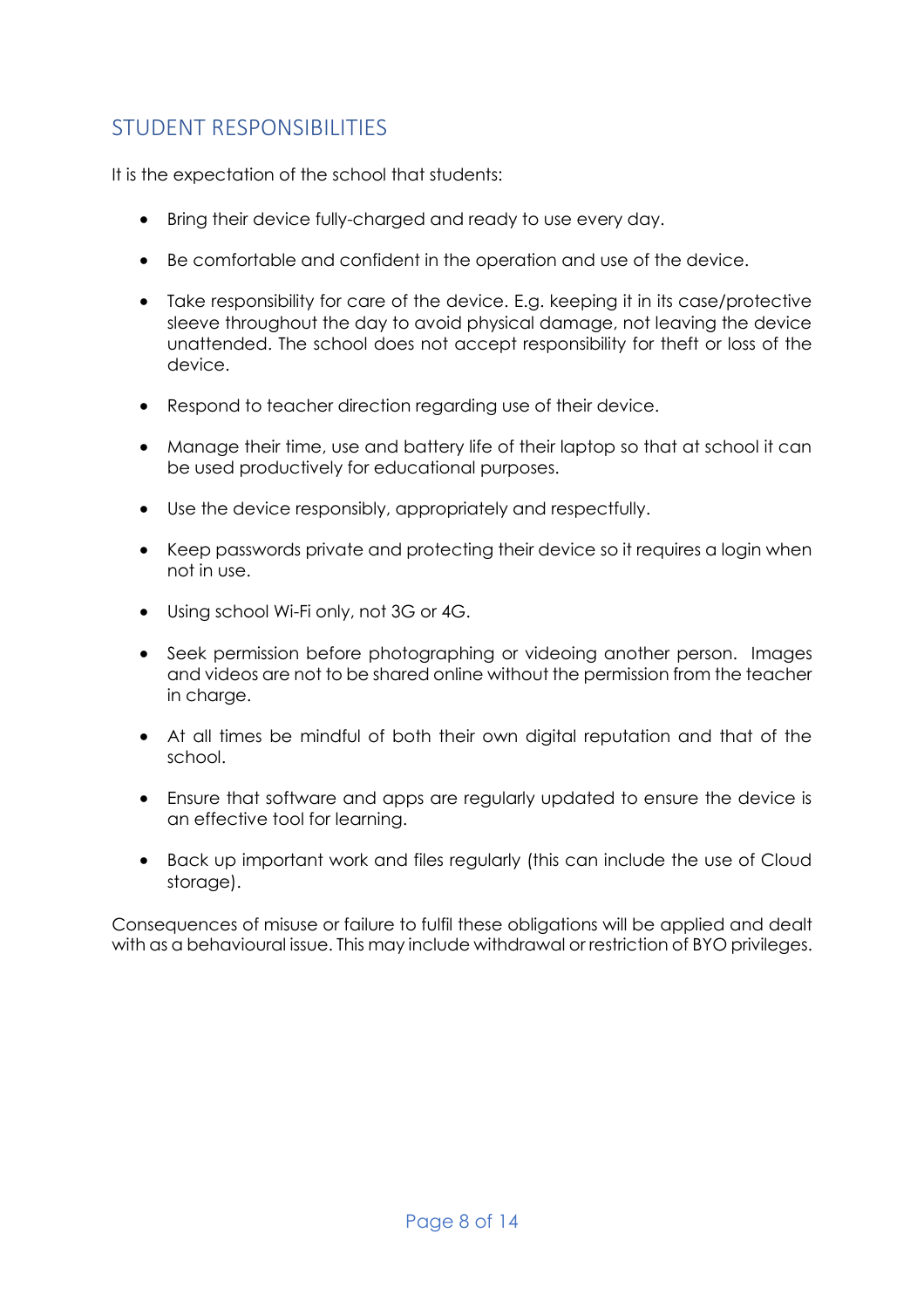## <span id="page-8-0"></span>PARENT/GUARDIAN RESPONSIBILITIES

Parents / Guardians should consider the following:

- The school does not accept any responsibility for damage, loss or theft of the device, data or supplementary accessories.
- The school urges parents to discuss the cover of their student's device with their preferred insurance company, as cover may be obtained under most home and contents insurance policies.
- Do not email or text students during the school day but use normal methods of communication via reception.
- Have read both this document, the eSmart Policy and the Acceptable Use Guidelines with their child.

### <span id="page-8-1"></span>iPAD IN THE HOME: TIPS FOR PARENTS

- 1. Put rules in place from the very beginning. Be consistent and persistent.
- 2. Keep use to restricted hours. This will control the socialising and messaging that can go on through the night. Use Apple Screen Time to assist with this.
- 3. Use a docking station in an open area of the house where iPads are to remain during appropriate times.
- 4. Ensure that when homework is being done, all social game apps are turned off. Set notifications to OFF for any apps. These can be distracting at home and in the classroom.
- 5. Do not let iPads to be taken into bedrooms. Clear visible areas are best where you can monitor.
- 6. Set up a chores system where students complete a number of different jobs around the house and earn weekend screen time as rewards.
- 7. Be careful with credit card use. Do not link one to your child's iTunes account. Consider using iTunes gift cards instead.
- 8. Monitor Messenger use and what is being sent.
- 9. Restrict/un-install the games for unacceptable behaviour or misuse. You can reinstall apps that have been paid for at any time later for free.
- 10. Be aware of age restrictions and recommendations for apps.
- 11. Talk to other parents. Find out what management strategies work and which ones don't. Appreciate that you are in the same boat as other families.

#### **USEFUL HYPERLINKS**

- **[Apple Parental Control Setup](https://support.apple.com/en-au/HT201304)**
- **[How to Use Apple iOS 12 Screen Time](https://www.theverge.com/2018/9/17/17870126/ios-12-screen-time-app-limits-downtime-features-how-to-use)**
- **[eSafety Tips & Advice for Parents](https://www.esafety.gov.au/parents)**
- **[eSafety Games, Apps and Social Networking](https://www.esafety.gov.au/esafety-information/games-apps-and-social-networking)**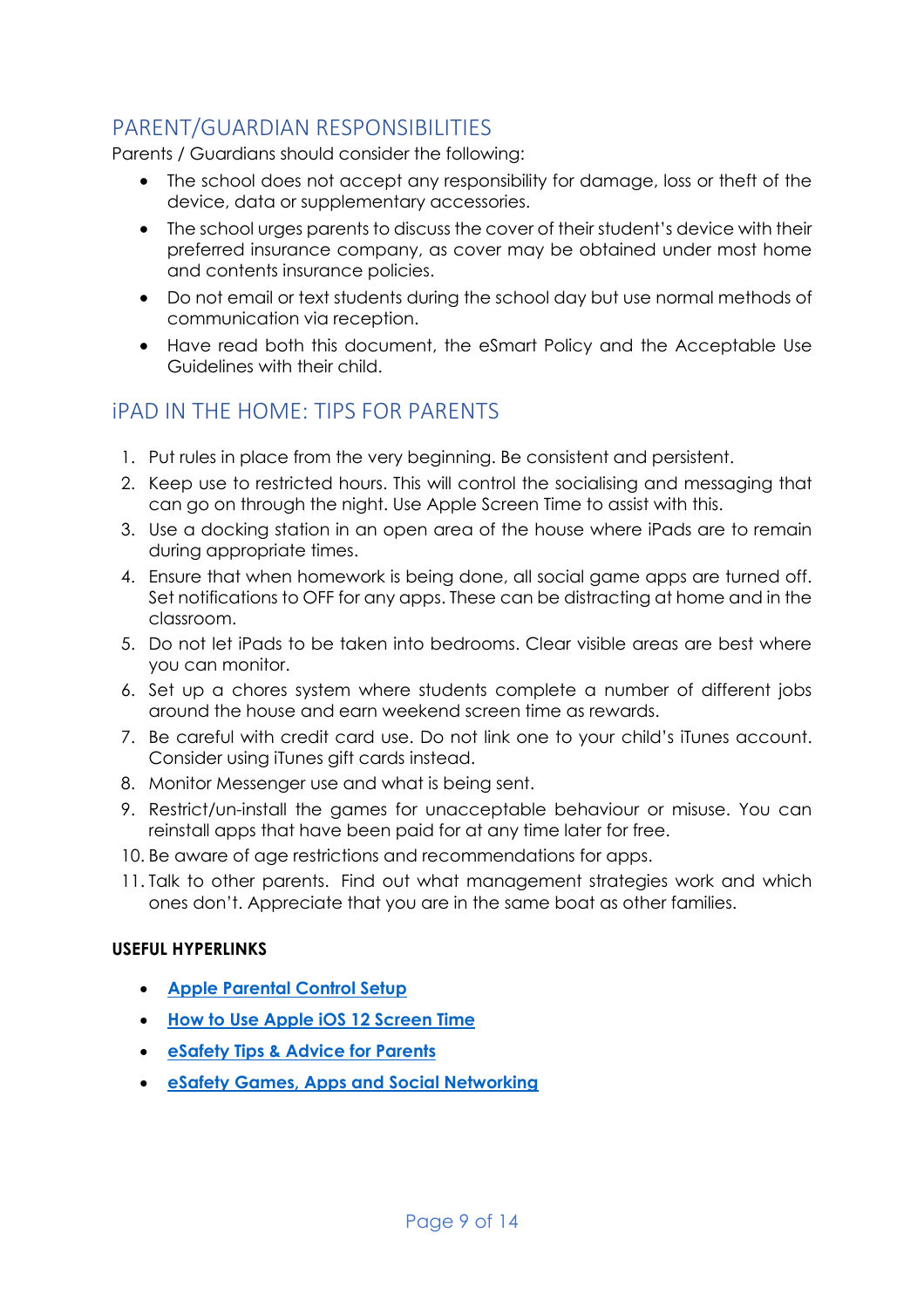## <span id="page-9-0"></span>TECHNICAL SUPPORT

The school will not undertake to provide technical assistance beyond basic troubleshooting for hardware and software problems relevant to school use that may occur with student devices.

Support of the device remains the personal responsibility of the student and/or parent.

#### <span id="page-9-1"></span>ANY QUESTIONS?

If you have any questions, please direct these to [ipadprogram@glps.qld.edu.au](mailto:ipadprogram@glps.qld.edu.au)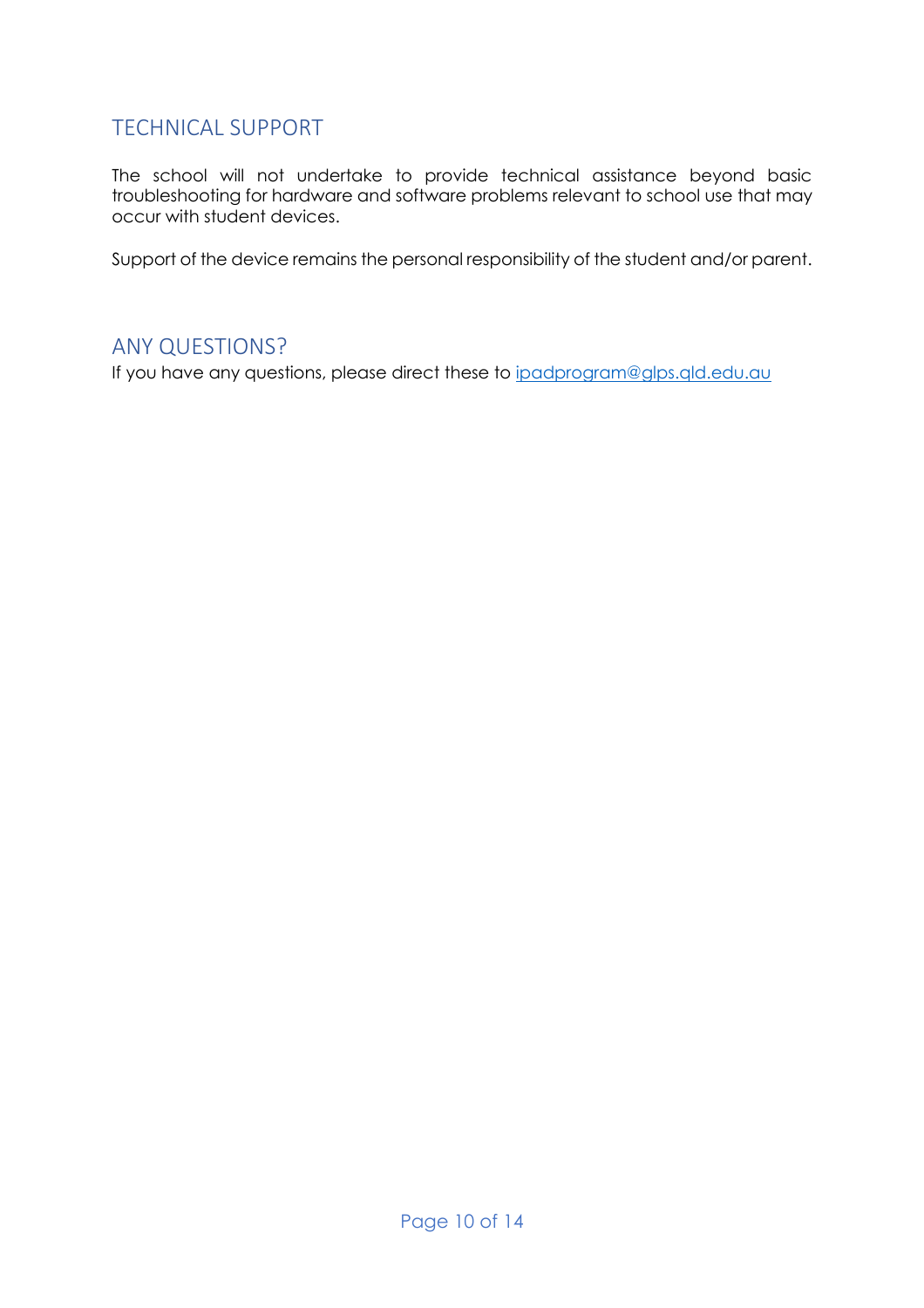## <span id="page-10-0"></span>Appendix 1: Yr  $4 - 6$  2019 APP LIST (NB. Apps may vary from those below. List will be updated for 2020.)

| <b>Name of App</b>    | Link                                                         |
|-----------------------|--------------------------------------------------------------|
| Microsoft             | https://itunes.apple.com/au/app/microsoft-                   |
| OneNote               | onenote/id410395246?mt=8                                     |
| Microsoft             | https://itunes.apple.com/au/app/onedrive/id823766827?mt=12   |
| OneDrive              |                                                              |
| Microsoft             | https://itunes.apple.com/au/app/microsoft-                   |
| Word                  | word/id586447913?mt=8                                        |
| Microsoft             | https://itunes.apple.com/au/app/microsoft-                   |
| PowerPoint            | powerpoint/id586449534?mt=8                                  |
| Microsoft Excel       | https://itunes.apple.com/au/app/microsoft-                   |
|                       | excel/id586683407?mt=8                                       |
| Microsoft             | https://itunes.apple.com/au/app/office-lens/id975925059?mt=8 |
| Office Lens           |                                                              |
| SimpleMind            | https://itunes.apple.com/us/app/simplemind-intuitive-mind-   |
|                       | mapping/id305727658?mt=8                                     |
| PicCollage            | https://itunes.apple.com/au/app/pic-collage-photo-           |
|                       | editor/id448639966?mt=8                                      |
| SeeSaw:<br>The        | https://itunes.apple.com/au/app/seesaw-the-learning-         |
| Learning              | journal/id930565184?mt=8                                     |
| Journal               |                                                              |
| <b>iMovie</b>         | https://itunes.apple.com/au/app/imovie/id377298193?mt=8      |
| Garage Band           | https://itunes.apple.com/au/app/garageband/id408709785?mt=8  |
| <i>iMotion</i>        | https://itunes.apple.com/au/app/imotion/id421365625?mt=8     |
| ShowMe                | https://itunes.apple.com/au/app/showme-interactive-          |
| Interactive           | whiteboard/id445066279?mt=8                                  |
| Whiteboard            |                                                              |
| <b>Holy Bible</b>     | https://itunes.apple.com/au/app/bible/id282935706?mt=8       |
| Calculator            | https://itunes.apple.com/au/app/the-                         |
|                       | calculator/id398129933?mt=8                                  |
| iBooks                | https://itunes.apple.com/au/app/ibooks/id364709193?mt=8      |
| Google Earth          | https://itunes.apple.com/au/app/google-                      |
|                       | earth/id293622097?mt=8                                       |
| Padlet                | https://itunes.apple.com/au/app/padlet/id834618886?mt=8      |
| Hopscotch             | https://www.gethopscotch.com/                                |
| Scratch Jnr           | https://itunes.apple.com/au/app/scratchir/id895485086?mt=8   |
| Swift                 | https://www.apple.com/au/swift/playgrounds/                  |
| Playground            |                                                              |
| Tynker: Coding        | https://itunes.apple.com/au/app/tynker-coding-games-for-     |
| <b>Games for Kids</b> | kids/id805869467?mt=8                                        |
| <b>Mathletics</b>     | https://itunes.apple.com/au/app/mathletics-                  |
| Student               | student/id560955922?mt=8                                     |
| Ozobot                | https://itunes.apple.com/au/app/ozobot/id910831867?mt=83     |
| OzoGroove             | https://itunes.apple.com/au/app/ozogroove/id940252800?mt=8   |
| Sphero Edu            | https://itunes.apple.com/au/app/sphero-edu/id1017847674?mt=8 |
| Edpuzzle              | https://itunes.apple.com/au/app/edpuzzle/id919598209?mt=8    |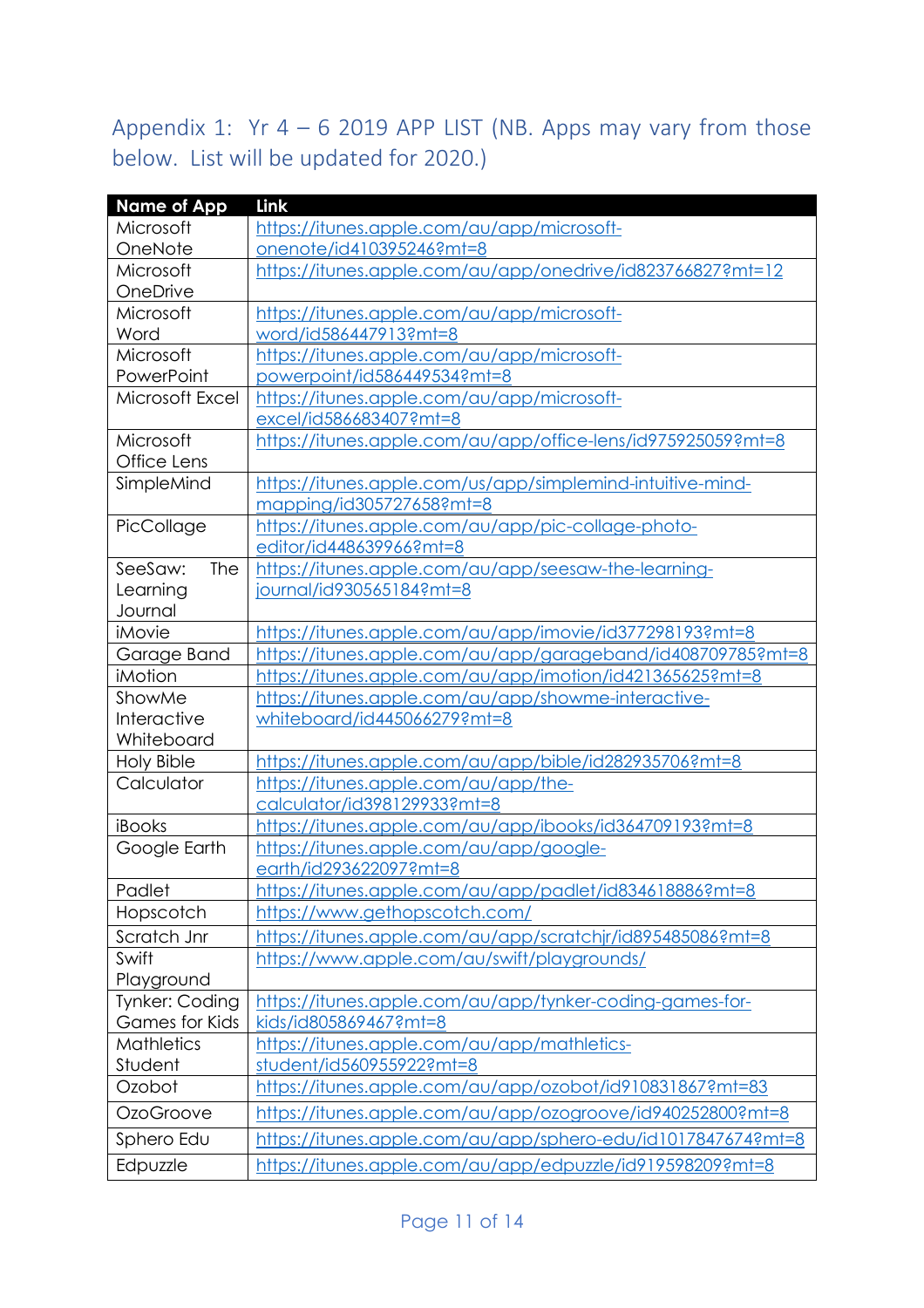| Shadow                 | https://itunes.apple.com/au/app/shadow-puppet-                 |
|------------------------|----------------------------------------------------------------|
| Puppet Edu             | edu/id888504640?mt=8                                           |
| Sock Puppets           | https://itunes.apple.com/au/app/sock-                          |
|                        | puppets/id394504903?mt=8                                       |
| <b>MINDSTORMS</b>      | https://itunes.apple.com/au/app/mindstorms-ev3-lego-           |
| EV3<br><b>LEGO®</b>    | education/id959374369?mt=8                                     |
| Education              |                                                                |
| 2.0<br>WeDo            | https://itunes.apple.com/au/app/wedo-2-0-lego-                 |
| Lego                   | education/id1011085891?mt=8                                    |
| Education              |                                                                |
| Calculator             | https://itunes.apple.com/au/app/the-                           |
|                        | calculator/id398129933?mt=8                                    |
| Ukulele Tuner          | https://itunes.apple.com/au/app/ukulele-tuner/id327762565?mt=8 |
| YouTube                | https://itunes.apple.com/us/app/youtube-watch-listen-          |
|                        | stream/id544007664?mt=8                                        |
| <b>HP Reveal</b>       | https://itunes.apple.com/au/app/hp-reveal/id432526396?mt=8     |
| Voki                   | https://itunes.apple.com/au/app/voki-for-                      |
|                        | education/id1106010700?mt=8                                    |
| Kahoot                 | https://itunes.apple.com/au/app/kahoot-play-learning-          |
|                        | games/id1131203560?mt=8                                        |
| Free Flight Mini       | https://itunes.apple.com/au/app/freeflight-                    |
|                        | mini/id1137022728?mt=8                                         |
|                        |                                                                |
| Little Alchemy         | https://itunes.apple.com/au/app/little-                        |
|                        | alchemy/id542467126?mt=8                                       |
|                        |                                                                |
| Socrative              | https://itunes.apple.com/au/app/socrative-                     |
| Student                | student/id477618130?mt=8                                       |
| Classkick              | https://itunes.apple.com/au/app/classkick/id909904332?mt=8     |
| Post-It Plus           | https://itunes.apple.com/au/app/post-it-plus/id920127738?mt=8  |
| <b>ChatterPix Kids</b> | https://itunes.apple.com/au/app/chatterpix-                    |
|                        | kids/id734046126?mt=8                                          |
| FrameMagic             | https://itunes.apple.com/au/app/framemagic-                    |
| Lite                   | lite/id460296537?mt=8                                          |
| Dictionary<br>of       | https://itunes.apple.com/us/app/dictionary-of-simple-          |
| Simple English         | english/id613113613?mt=8                                       |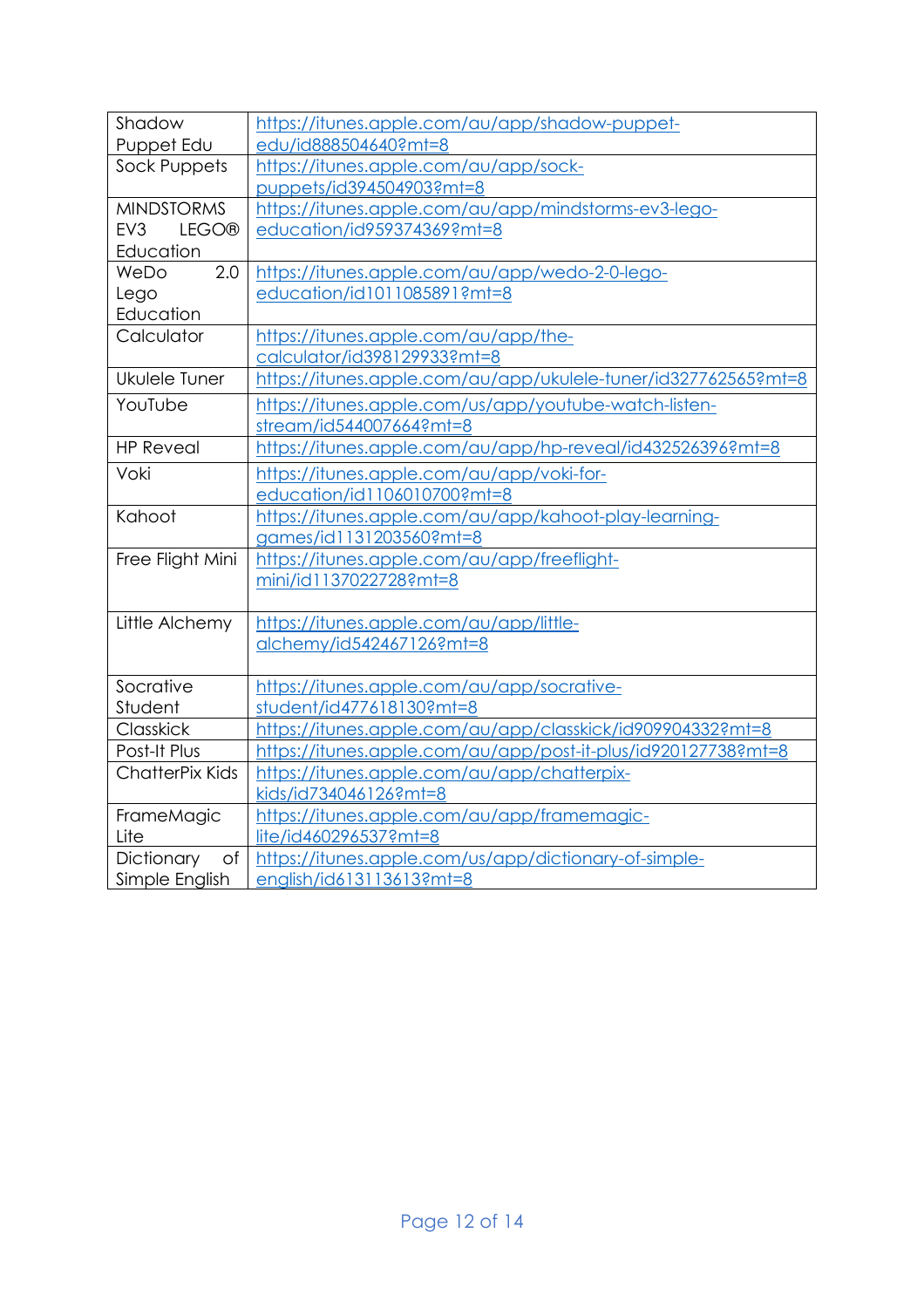## <span id="page-12-0"></span>Appendix 1: GLPS eSMART ACCEPTABLE USE GUIDELINES (YRS  $4-6$ )

#### **RATIONALE:**

Grace Lutheran Primary School uses Technology and the Internet as a learning tool to improve student learning outcomes through increasing access to worldwide information, providing creative learning opportunities and connecting with each other in and beyond the classroom walls. The college embraces the benefits of technology and is committed to reducing students' exposure to cyber-risks (such as cyberbullying, identity theft and fraud) when using the internet and other electronic devices. These guidelines should be read in conjunction with the schools eSmart Policy.

#### **IMPLEMENTATION:**

Students will follow these guidelines when using all electronic devices and the network. If there are any problems the school will notify the parents and there will be a consequence agreed upon by all parties. The school will monitor all traffic over the network. The school and teachers have the right to at any time check work, emails and internet usage on all devices.

#### **Be respectful**

- I will treat my iPad/device respectfully and appropriate
- I will only use my iPad/device if a teacher says it is okay
- I will only print my work if a teacher says it is okay
- I will be respectful of other students and their work
- I will not use another person's device without permission
- I will only take photos/videos of my own work
- I will always ask consent from students and teachers before taking photos and videos of students or teachers
- I will always communicate politely and respectfully online

#### **Be safe**

- I will keep my usernames and passwords confidential and not share them with others
- I will not ask my friend for their password/log on details
- I will not open or download any programs, apps or files without first getting the teachers permission
- I will not use the school devices or network to be mean, harass, harm or be rude to anyone
- I will not share personal information about myself or others when using the schools network – this includes, home address, email address and phone numbers